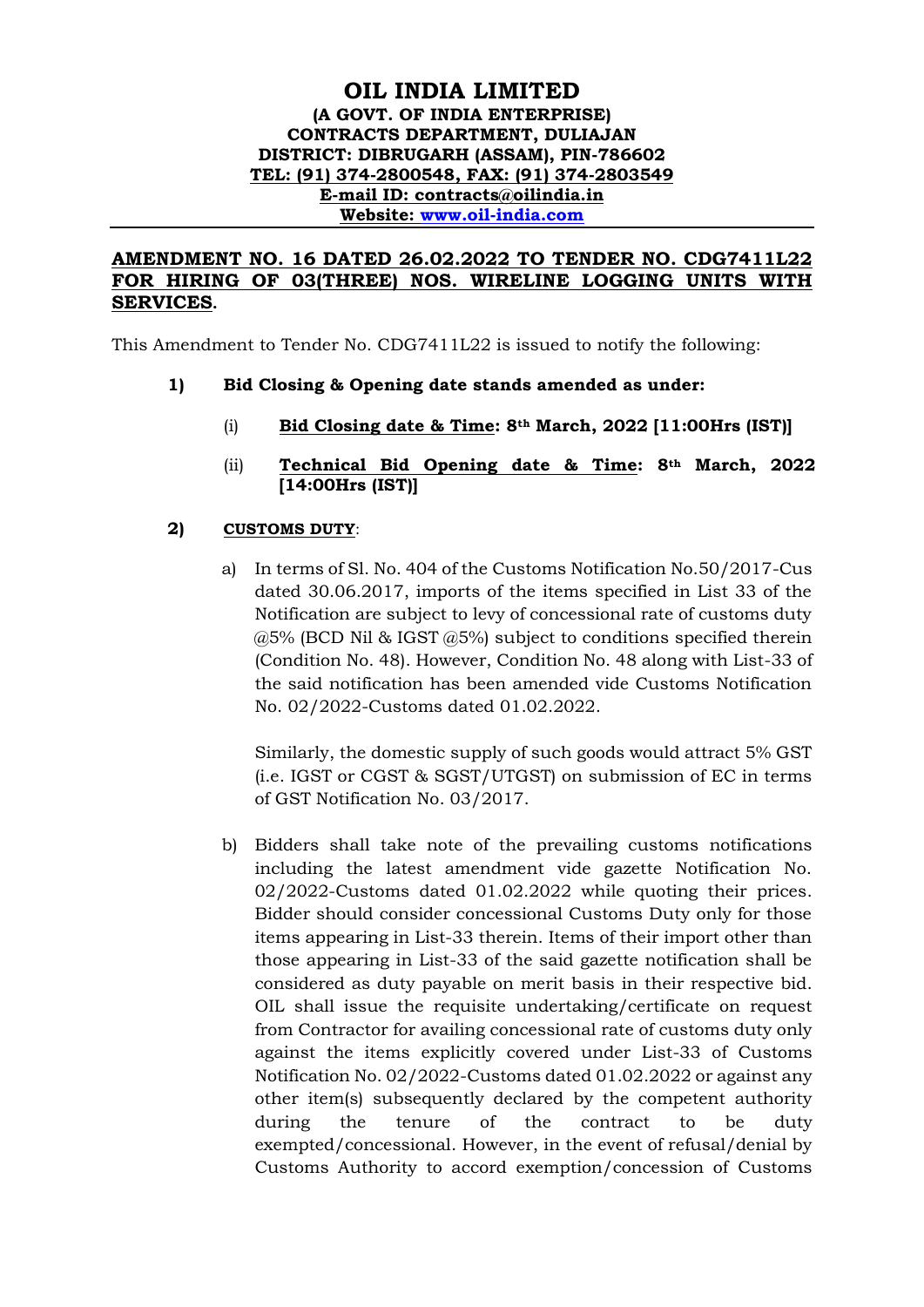Duty against import of items which are explicitly covered under List-33 of Notification No. 02/2022-Customs dated 01.02.2022, such applicable customs duty shall be reimbursed at actual by OIL to the Contractor on submission of documentary evidence.

- c) Similarly, the items other than those appearing in List-33 of the said gazette notification, if to be imported by the Contractor for the purpose of execution of contract against this tender, the same shall be considered as duty payable on merit basis and the applicable customs duty thereof must be included by the bidder in their respective bid value. OIL will not issue any Undertaking/Certificate towards customs duty concession/exemption for those items (not included in Table 33 of Notification) and the duty payable on merit shall be borne by the Contractor. However, any other item if subsequently notified by the competent authority to be Duty free/concessional during the tenure of the contract, OIL will issue requisite Certificate/Undertaking for Contractor to avail the Customs Duty benefit and the duty benefit thereof must be passed on to OIL.
- d) The bidder while quoting would also need to consider the duty drawback available to them upon re-export of the equipment (if any) and the input tax credit available to them on the IGST paid by them.
- e) Bidders should submit alongwith their Price Bids (not with Technical Bid) two (2) separate lists as under covering the items required to be imported by them for execution of the contract:
- **(i) Proforma-A:** List of items for import against which Customs Duty benefit is available as per Notification No. 02/2022-Customs dated 01.02.2022. Undertaking/Certificate for availing concessional rate of customs duty shall be issued by OIL on request from Contractor.
- **(ii) Proforma-B:** List of items for import against which Customs Duty benefit is not applicable as per Notification No. 02/2022-Customs dated 01.02.2022. The applicable rate of customs duty as per tariff notified by Govt. as on the bid submission must be highlighted against each item of Proforma-B, so that the subsequent variation (increase or decrease) in customs duty, if any, shall be recovered or reimbursed by OIL as the case may be against documentary evidence. At the time of demobilization, the contractor shall have to submit an undertaking declaring that, they have passed on the benefits availed by them due to subsequent exemption/decrease in Customs Duty to OIL.
- f) The required certificate/undertaking for availing concessional duty will be issued by OIL only for those items which are either consumed during the execution of work or for those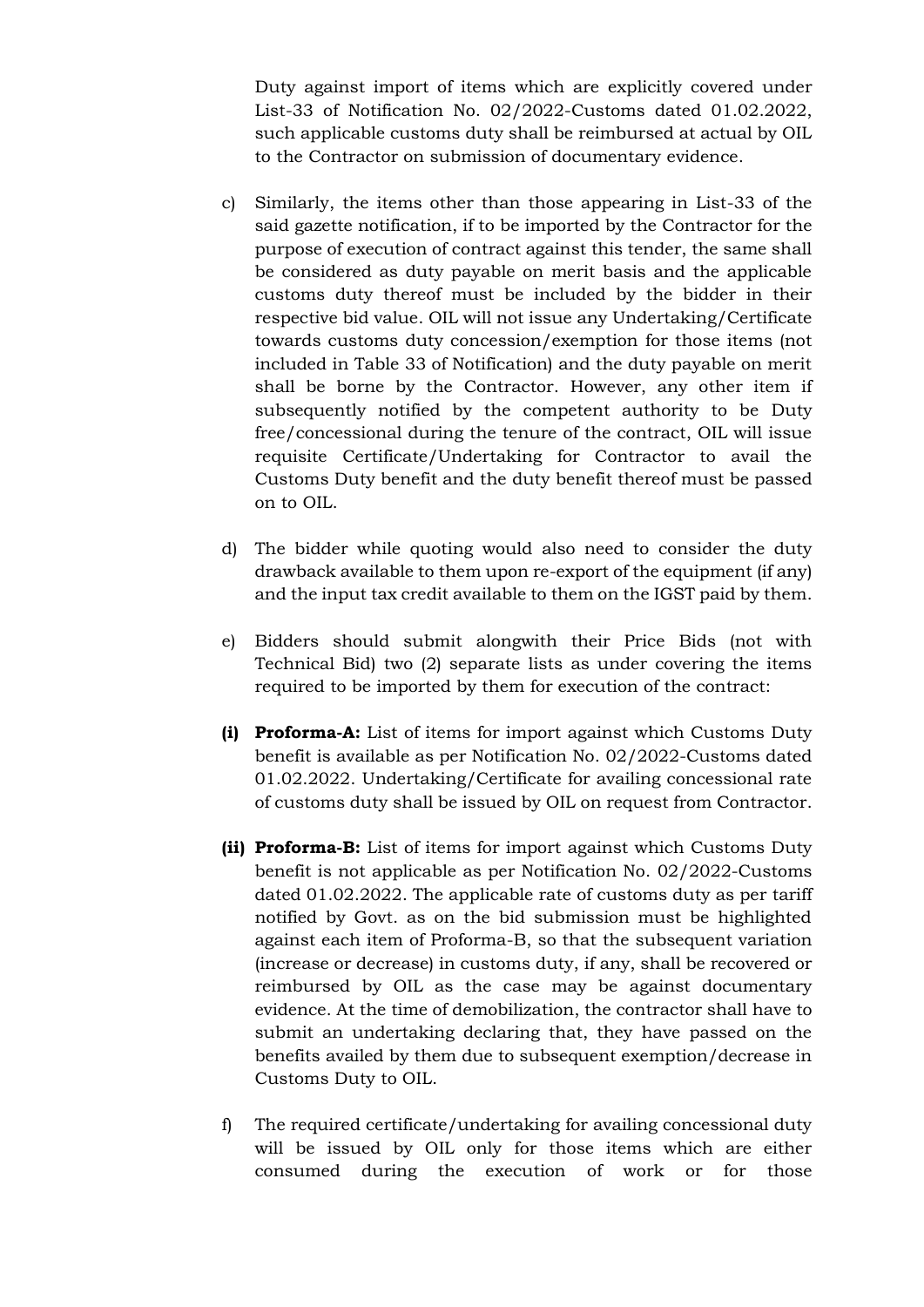equipment/tools which are undertaken to be re-exported by the bidder. The required certificate/undertaking will not be issued when the bidder imports the equipment/tools on acquisition basis and does not undertake to re-export the same after the completion of the contract.

- g) The contractor shall be responsible to carry out all the formalities. In case of any mis-declarations or offences committed under the Customs rules and regulations and also allied rules, fine, penalty or any other charges levied by the concerned authorities on OIL shall be borne by the Contractor including the element of interest on OIL's fund blocked under such circumstances. OIL shall be indemnified by the Contractor against all actions by Govt. or any other agency for acts of commission and omission.
- h) Contractor shall be responsible to import the equipment/tools for execution of the contract. The contractor shall undertake to complete all the formalities as required under the Customs Act/Foreign Trade Policy (FTP) and indemnify OIL from all the liabilities of Customs in this regard.
- i) The equipment/tools imported by the Contractor for petroleum operations against the certificate/undertaking provided by OIL shall not be used/deployed by the Contractor for any purpose other than the jobs arising out of the contract awarded by OIL and in the event of equipment/tools being misused or put to use other than specified use, the Contractor shall be liable to pay duty, fine, penalty and other actions taken by the Customs Department and other authorities for violation of the customs rules and regulations and other allied rules.

*Note: The above stipulations shall prevail over other clauses if stipulated otherwise elsewhere in the original tender document/previous amendments. However, the aforementioned notifications are subject to change as per Government guidelines and the provisions ruling at the time of Bid Closing will be applicable.*

**3)** Clause No. 13.1 of SCC (Special Conditions of Contract) stands amended as mentioned in Attachment-1 enclosed.

All other Terms and Conditions of the Tender/Bid Document (Considering all previous Amendments/Addendums, if any) will remain unchanged.

> **Sd/- (B. Brahma) Sr. Manager – Contracts (G) For General Manager – Contracts**